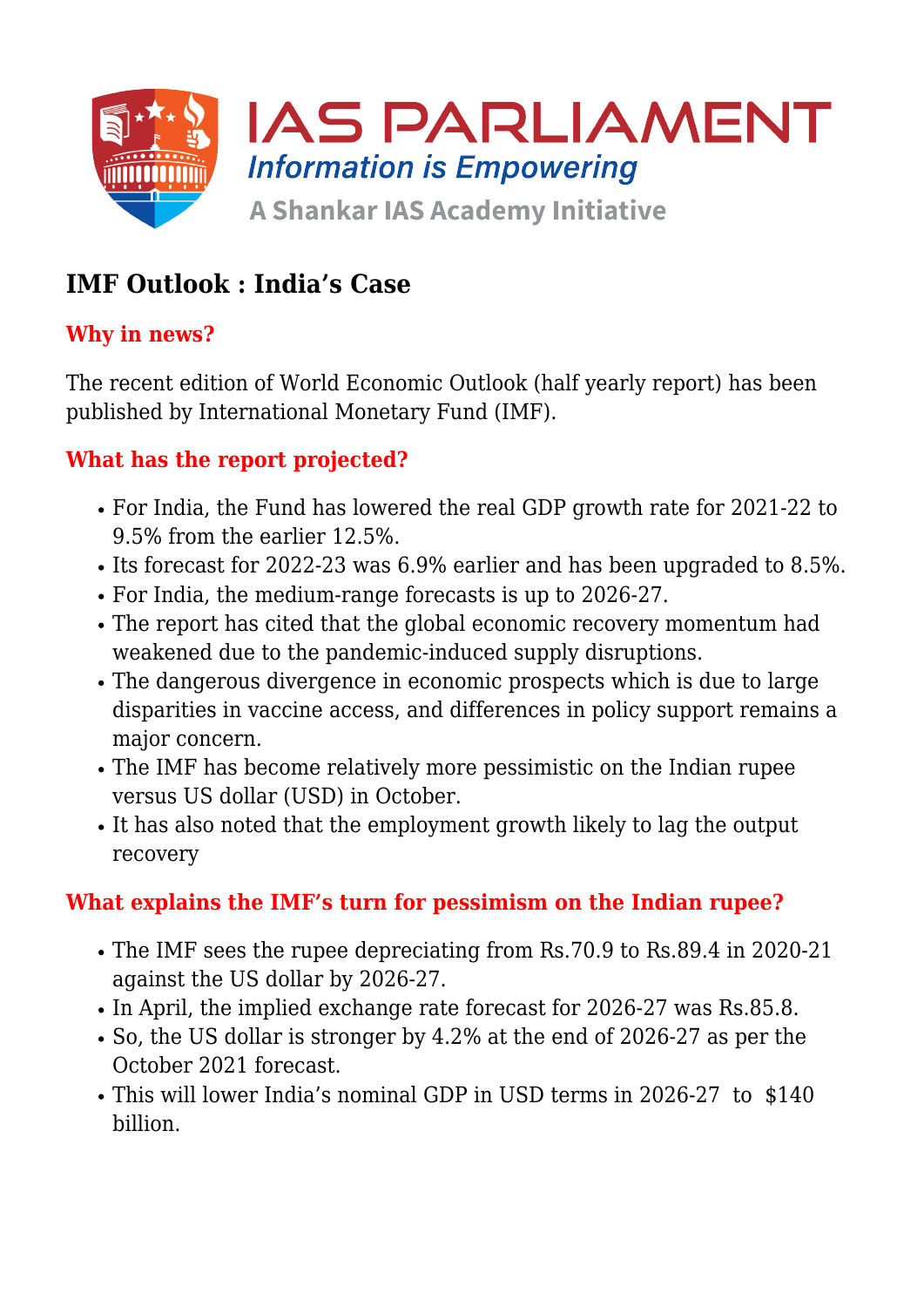# **GROWTH STORY**

Revised projection for India's FY22 GDP growth rate (%)



## IMF's latest projection for other major countries (%)



Source: Respective global bodies

## **Why recovery in employment may lag the recovery in GDP?**

- Employment around the world remains below its pre-pandemic levels due to
	- $\circ$  Reflecting a mix of negative output gaps
	- Worker fears of on-the-job infection in contact-intensive occupations,
	- Childcare constraints
	- Labor demand changes as automation picks up in some sectors
	- Frictions in job searches and matching
- The employment lag output growth in India might be due to the already existing massive unemployment crisis and informal or unorganised sectors
- The gap between recovery in output and employment is likely to be larger in emerging markets and developing economies than in advanced economies.
- Also young and low-skilled workers are likely to be worse off than primeage and high-skilled workers, respectively.

## **What does the IMF call for?**

- The top priority is to vaccinate at least 40% of the population of every country by the year-end and 70% by the middle of next year.
- The IMF called for stronger commitments at the United Nations COP26 in Glasgow and said advanced economies needed to deliver on their \$100 billion-per-year international climate finance pledge to developing countries.